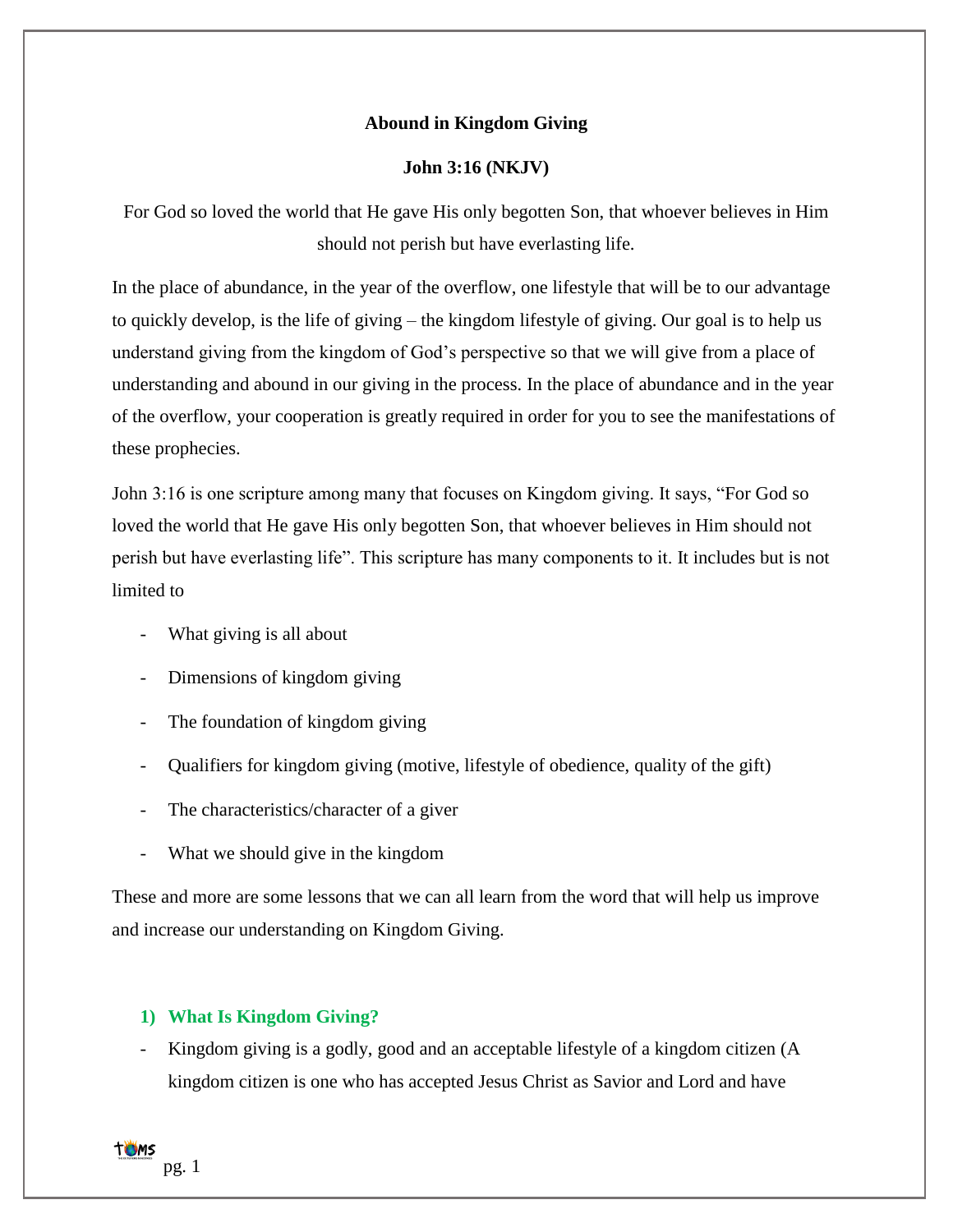chosen to live life according to God's terms (the word of God)). We understand from previous teachings that kingdom in this context refers to a way of life – God's way of life. How he does the things he does and how he expects them to be done by us. There are many components that characterize kingdom giving.

- Kingdom giving is spiritual in that it is a quality that aims at emulating God. It is a godlike virtue. The devil does not advocate giving. Selfishness is the opposite of giving and that is what the devil prefers.
- Kingdom giving is an exemplary lifestyle of a kingdom citizen. If you call yourself a kingdom citizen, giving is a necessary aspect of your lifestyle. Relationships are built through giving and that is a great opportunity to win souls to the kingdom.
- Kingdom giving is an act (expression of kindness). Kindness is a fruit of the spirit.
- Kingdom giving pleases God the Father because it is godly, therefore done by faith. Hebrews 11:6…without faith it is impossible to please God. Giving is not a random act or an opportunity to display our worth or capabilities. It is imperative that we live this lifestyle by faith so that God is pleased.
- Kingdom giving for the most part is proactive as we see in John 3:16. God gave man even before the need was realized by man.
- Kingdom giving is a commandment and a requirement for growth
- Kingdom giving is a reflection of our obedience.

#### **2) Foundation of Kingdom Giving**

The foundation of all kingdom giving is love. The bible says that "For God so loved the world that He gave…". The emphasis is on "loved". His love preceded his giving. Love is certainly not a feeling, rather a decision made in line with the word of God. If God had to consider the sinfulness of mankind before giving His son Jesus, it would have been a very difficult decision to consider. Based on how love is stated in John 3:16, it almost appears as if God had settled it within Himself long ago that He loves Man and nothing was going to change that decision. It says, for God so *loved* the world. Amen.

I believe this should be our stance as well. Even before you encounter people and the situations that will attempt to cause us to hate, we should settle it within us prior, that love is all we have to

# **TOMS**

pg. 2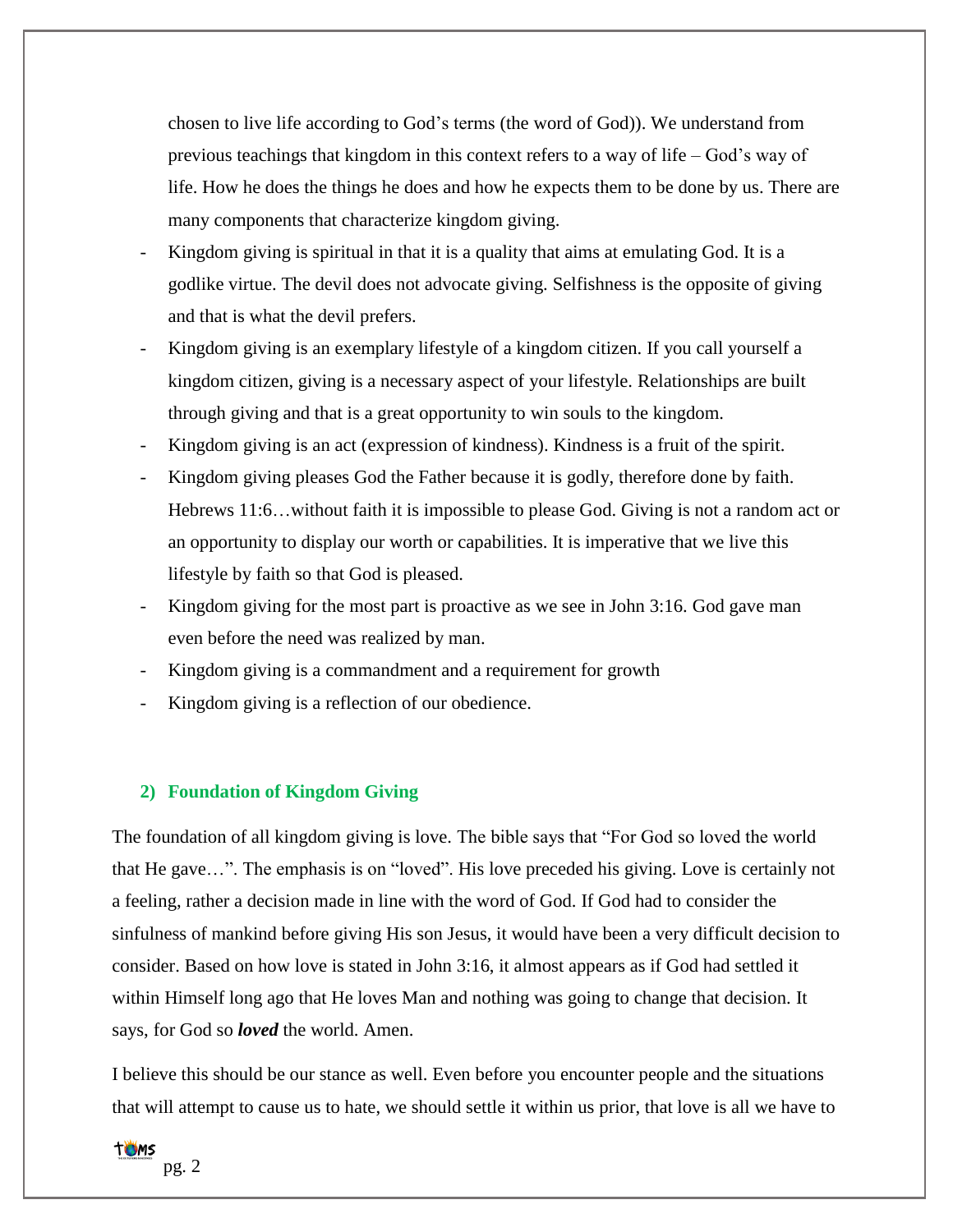offer. 1 Corinthians 13 best explains to us the details of love from a kingdom perspective. Without getting into too many details about love, we are told in 1 Corinthians 13:4 clearly that "Love is patient and love is kind". That is the definition of love. The two ingredients to love – patience and kindness. So, at every given time, when you are impatient and unkind with a person, you are definitely not living in love towards that person. Also, another aspect of love that we need to understand is that patience and kindness (which is love) is accompanied by actions in order for it to be complete. Love is the Spirit (God is love (1 John 4:8); God is Spirit (John 4:24)). God and love/Spirit and love are all inseparable. Love is the foundation upon which all other virtues are built (like faith, obedience, fruit of the Spirit, etc.) 1 Corinthians 13 continues by expounding on some love qualifiers which I will encourage us to set aside time to study detailly. Your studies in this area will serve as a great foundation as you learn more about abounding in kingdom giving as a lifestyle.

Giving is a requirement in the kingdom therefore, we ought to grow in love purposefully and effectively because our love will be challenged in this world full of wickedness, hatred, ingratitude, pride, etc.

### **3) Dimensions of Kingdom Giving**

Through God's giving, we are able to understand the extent of kingdom giving.

### **John 3:16 (NKJV)**

For God so loved the world that He gave His *only* begotten Son, that whoever believes in Him should not perish but have everlasting life.

# **1) Sacrificial**

The first dimension of God's giving that we identify here is that, His giving was sacrificial. Apart from love, sacrifice seems to be the most alarming theme of John 3:16. Sacrifice is what sets the tone for our Kingdom walk. It is upon sacrifice – the sacrifice of the ONLY son of God that we are guaranteed eternal life today. It takes sacrifice to effectively live the kingdom lifestyle and that includes our giving. Sacrifice, sacrifice, sacrifice is written throughout the



pg. 3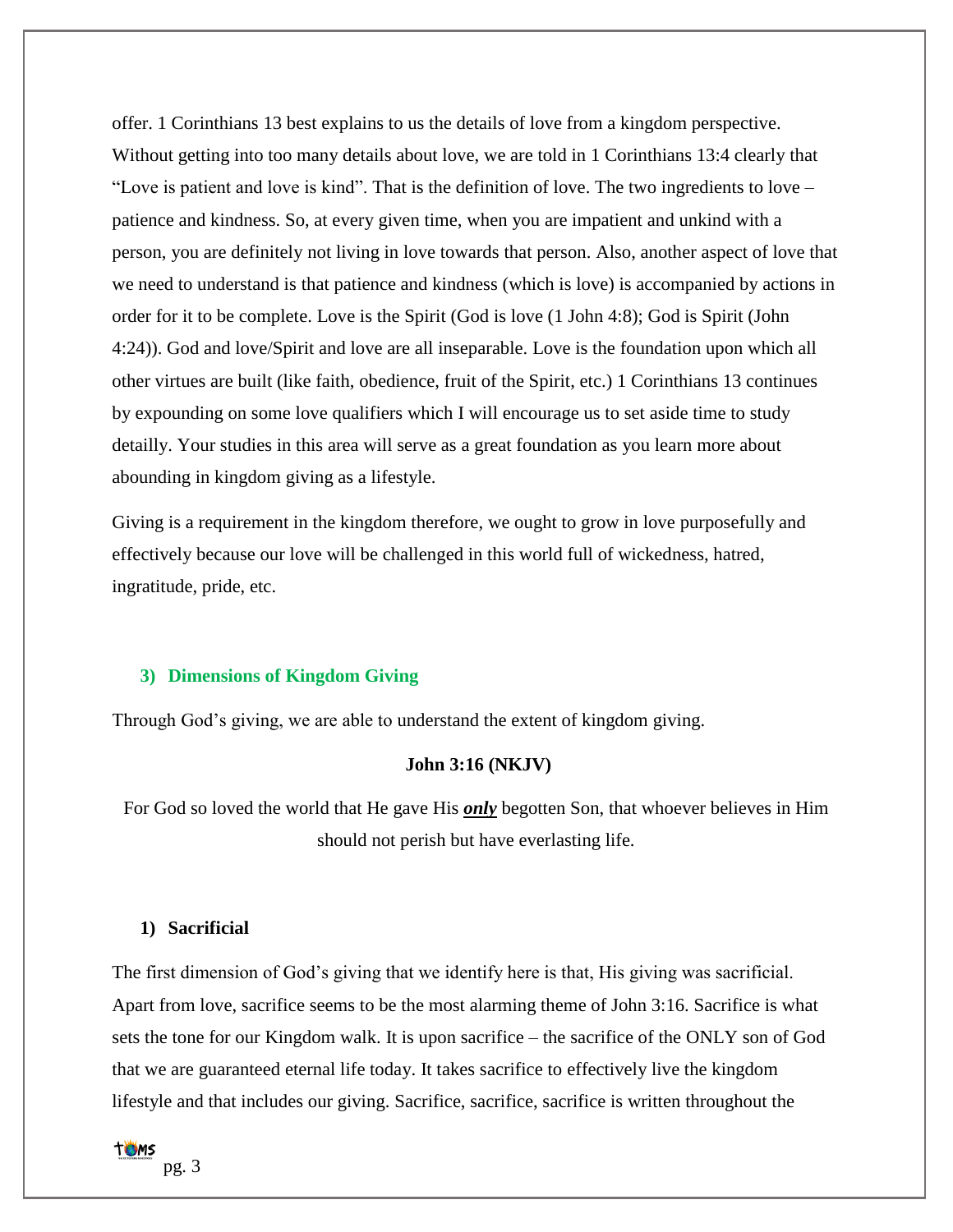pages of scripture. I dare to say that our kingdom walk as a whole will be incomplete without a lifestyle of sacrifice.

## **Romans 12:1 (NIV)**

Therefore, I urge you, brothers and sisters, in view of God's mercy, to offer your bodies as a living sacrifice, holy and pleasing to God - this is your true and proper worship.

### **Luke 4:1-2 (NIV)**

Jesus, full of the Holy Spirit, left the Jordan and was led by the Spirit into the wilderness, where for forty days he was tempted by the devil. He ate nothing during those days, and at the end of them he was hungry.

Just to name a few. Therefore, in order to abound in kingdom giving, sacrifice is an essential ingredient to consider. Why sacrifice: Because giving in the kingdom is not always convenient, yet beneficial. The timing, the quantity, quality, whom you give to, what you give and more, may not always be convenient for you, yet it is required of you to give regardless.

Sacrifice is good and godly, however, should be done by faith, upon a foundation of love. God exercised faith (Genesis 8:22) when He sacrificed Jesus.

### **2) Selfless**

Sacrifice speaks of a selfless attitude expressed by the one sacrificing. In this case, sacrificial giving.

Sacrifice is an act of giving up something valued for the sake of something else regarded as important or worthy.

To be selfless, is to be concerned more with the needs of others than with one's own.

Selflessness is another dimension of Kingdom giving. God was concerned about the eternal destiny of mankind and made provisions for it. The death of His only son.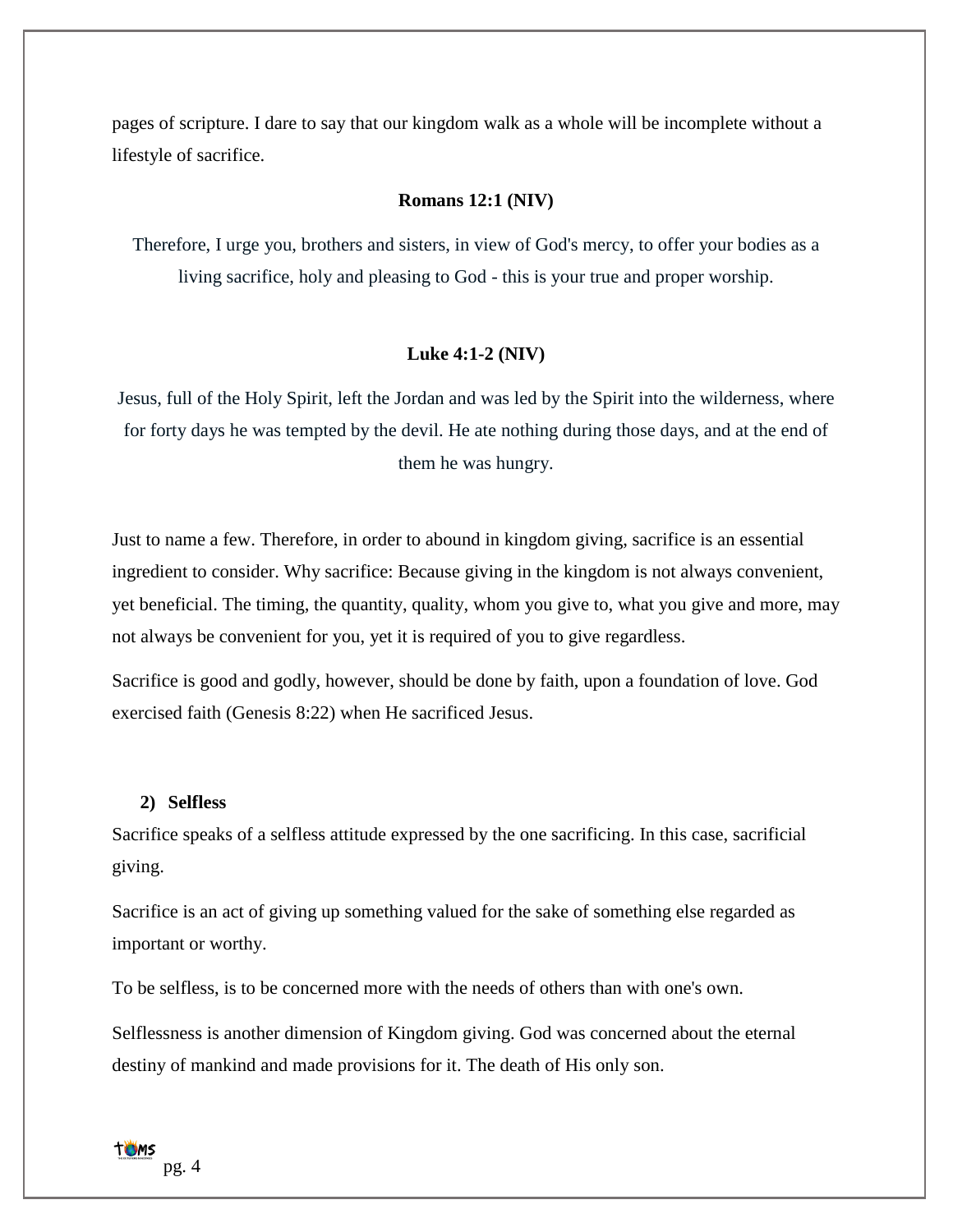Selflessness helps a person see the bigger picture. In this case, the future. I believe, in the process of giving His only son, God saw an eternal benefit which He clearly stated. Saying… *"whosoever believes in Him will not perish but have eternal life".* He saw the harvest He will reap as a result of His seed He was sowing at the time. So too, if we relate with a depth of understanding of the Father's love (which is the foundation of kingdom giving) and a bigger picture in mind (selflessness, which is a dimension of kingdom giving), we will not be narrow minded in our approach when it comes to kingdom giving. This leads us to the next dimension of kingdom giving.

### **3) Purposeful**

Kingdom giving is purposeful. In order for us to abound in kingdom giving, we ought to be purposeful. God gave Jesus for the purpose of salvation.

## **John 3:16 (NIV)**

For God so loved the world that he gave his one and only Son, *that whoever believes in him shall not perish but have eternal life.*

The terms of His giving are clearly stated in John 3:16b…that whoever believes in Him will not perish but have eternal life. His giving was for the purpose of kingdom advancement. This is our take home message – giving is good however, it is best to give purposefully. Be it the giving of your time or other resources. What is your goal? Or what is your motive for giving? Are you giving to advance the kingdom or are you giving for the purpose of manipulation? You may not always be able to weigh the outcome of your giving, however, it is in your power to obtain wisdom from the word on how to skillfully sow your seed through giving.

#### **4) Impartial**

To be impartial is to act just and fair in every situation. When you take a closer look at John 3:16a we are told that "For God so loved the world that He gave His one and only son". **God's love was for the world meaning it was for everyone, not specific people. It was not reserved for the good people and withheld from the bad people.** His love was equally distributed to all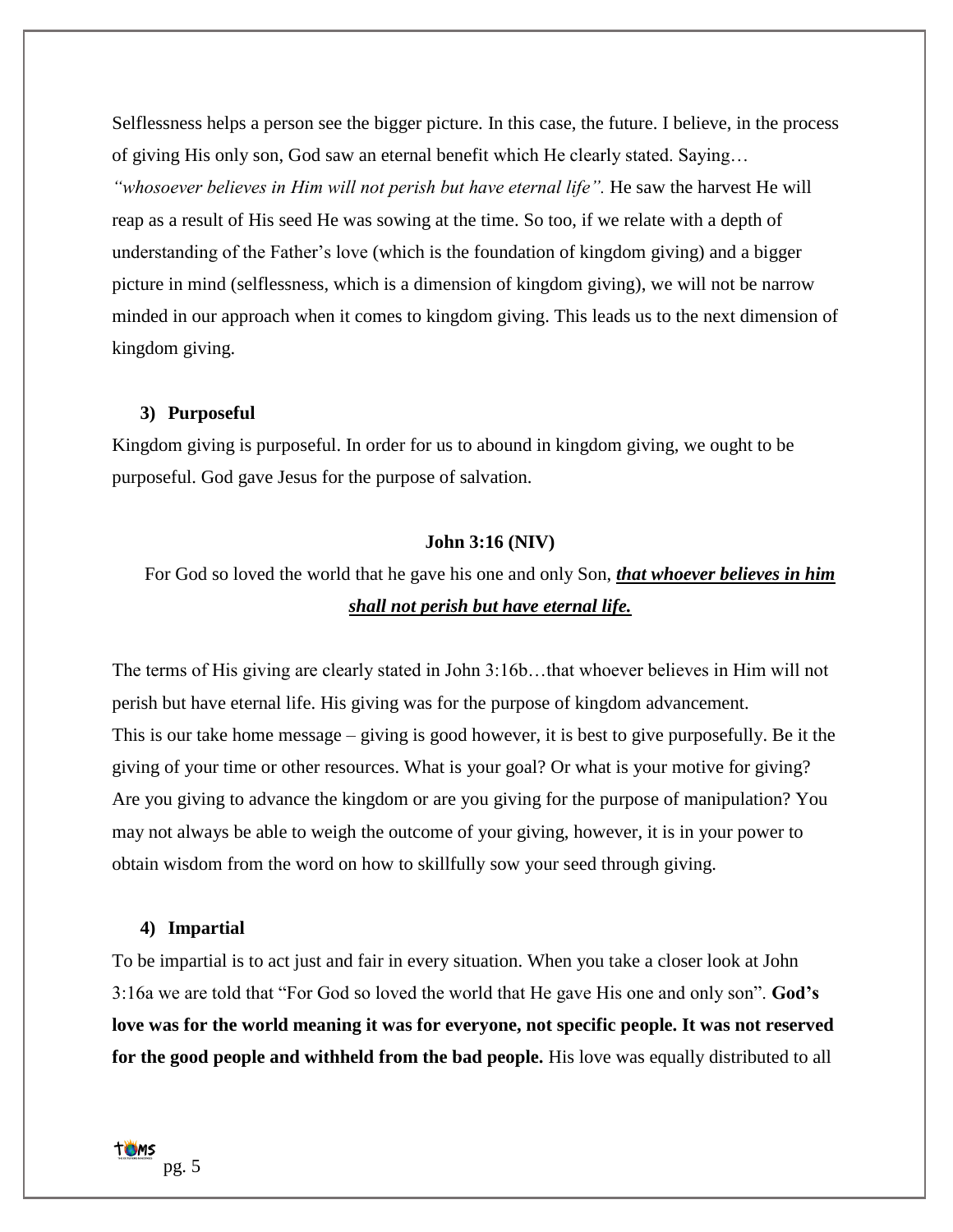in the world. And that is still the case today. God the Father saw the need for man to be restored through redemption by His son. And that could not be done if He took sides with specific people. 1 John 4:8 tells us that God is love, meaning, that is who He is, His very essence. He does not only love as we see stated in John 3:16, He is love as well. This is very important to highlight because it takes love to be impartial. If at any time you find yourself showing partiality in your giving, check you love walk because partiality is a sign of an affected love walk. Amen. Where else do we see the impartiality of God demonstrated in this verse? **We see the fact that He loved the whole world and was willing to forgive the world despite how far they had drifted from Him.** And that is still the case today.

One thing a sinner is guaranteed when they confess Jesus as Lord over their lives is that they will be forgiven irrespective of how terrible they had lived their lives. As a kingdom citizen, you are also guaranteed forgiveness when you sincerely repent. It is also noteworthy that the justice system of our Father is an expression of His love. We see very clearly that He has made a sacrificial provision for salvation and also stated the outcome for anyone who recognizes and accepts the death of His son as a pathway to redemption. Therefore, if an individual chooses not to accept this sacrifice, there are consequences to that action. Ezekiel 18:20 clearly states that the soul that sins, will die. So, the choice is ours – would you choose eternal life as promised in John 3:16 or will you chose death as promised in Ezekiel 18:20?

#### **5) Generous**

The impartiality of God's giving is a reflection of His generosity and generosity is a dimension of kingdom giving. If you are impartial, the scope of your interest through giving is beyond your comfort zone and beyond the people you know and are interested in. To be generous is to show readiness to give more of something. Remember, it is the year of abundance and kingdom giving is one area we are equipping ourselves to abound in. We are still looking at John 3:16 as our verse of interest. God the Father was generous with the only gift He had for man's redemption. He did not hold back. How then do we categorize generosity and the Father's giving if indeed generosity is to show readiness to give more of something. The Father had one son, Jesus. Correct! Who else would He have given? In the kingdom, the quality of your gift is most important than the quantity. There are times when you will have good quality and quantity,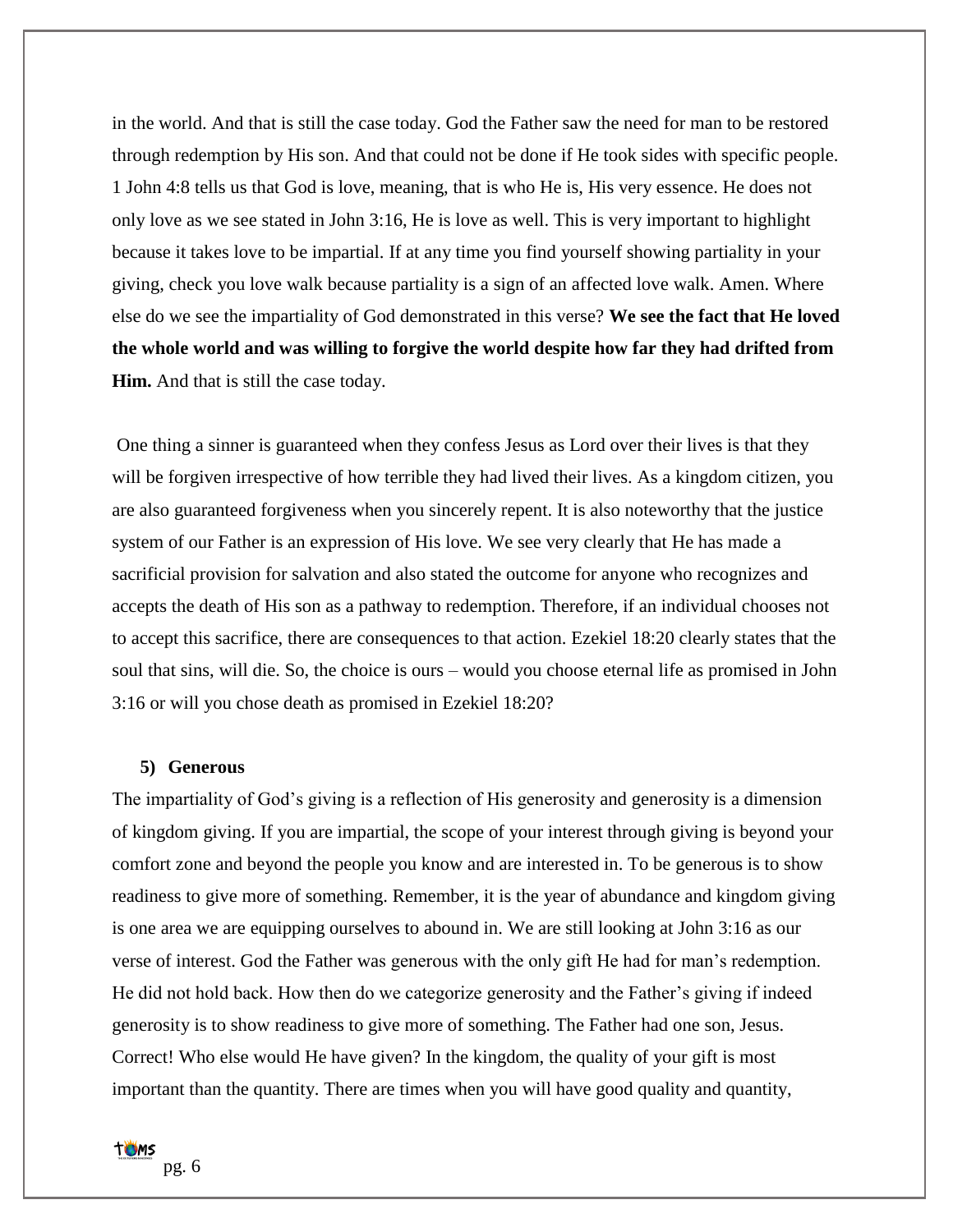however, quality precedes quantity. The Father was so generous with His most priceless gift to a place where He was willing to give up that gift for people who indeed did not qualify. This, I believe is a very deep and profound revelation of giving.

Most people truly give because they feel that the other person deserves what they have to offer. Others give after private investigations to find out if what they have to offer will be accepted. None of such considerations were made by the Father. He had a priceless gift to offer, He offered it freely to "whosoever". "Whosoever believes in Jesus, will not perish but have eternal life". Meaning the name tag of everyone on earth can be attached to that gift if the individual makes a decision to accept Jesus as Savior and Lord of their lives.

#### **6) Time Sensitive**

Another attitude I will like for us to learn from the Father is that there is a time sensitivity tag and obedience attached to your generosity. Meaning, yes! You should be ready to give more of something, your quality should precede your quantity. **However, it should be the thing that God the Father is asking you to give.** You should not give more of something just because you have an abundance of it. It is not wrong but that is where obedience comes in. Giving when instructed to and giving what you have been instructed to give as well. Amen.

Let's look at this example together. The death of a life was the only remedy for our justification. I want you to understand that it wasn't just the death of any life, but the life of His son, Jesus. What if God decided to sow an animal life first or the life of another human and say you know what, I will sow the life of my son later? Think about the risks involved in that thought process. That decision would not have been time sensitive and it would not have been in line with the word. I hope we all agree with that? Here is the point, God gives generously yet His generosity is guided by time and principles. So, in conclusion, God gives generously, and what we learn from His generosity is that quality precedes quantity, and His generosity is guided by time and principle.

### **7) In Response To Faith**

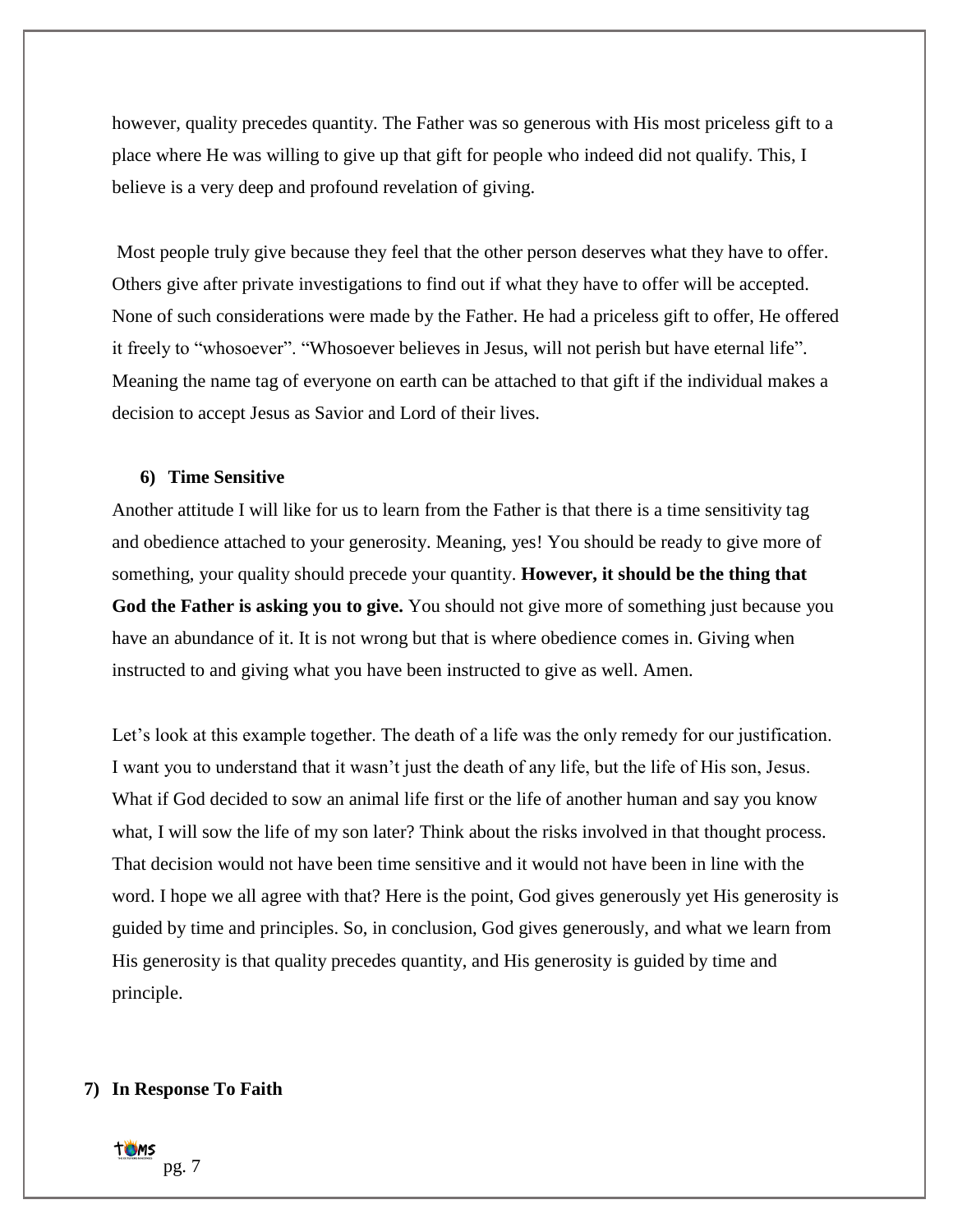#### **John 3:16 (NKJV)**

For God so loved the world that He gave His only begotten Son, that *whoever* believes in Him should not perish but have everlasting life.

The Father was confident that someone, someday will believe in the gift he is offering such that they will accept it and also receive the benefits that come as a result of His gift to them.

God gives to us in response to faith because He gives in response to the word. It suffices to say that at any given point, His giving is in response to the word. So too should or giving be in response to the word.

At all times, giving is in response to the word be it the written word or a specific word He speaks to you. Therefore, anyone can and should exercises their faith when it comes to giving. Amen.

## **8) God Is Source**

God is the source and He knows He is the source. This is important to know because when He gives, He does not give with the mindset that He will run out. The source never runs dry. Also, in giving His son Jesus, He did not look up to anyone for that decision to be made. It was His decision to give His only son. When it comes to our giving, we should give with an understanding that He is the source. Sometimes, we need to be reminded about His place as source in our giving. In your giving lifestyle, get to a place where your focus is on the Father and your understanding is that He is the source. This point cannot be over emphasized. Your giving attitude will change when you make this truth yours. Most often, when we receive an instruction to give we hold back because it could be the very last thing we have but remember that God gave His only begotten son. And today He has many sons and daughters in return. Your giving is an act of faith; it is your demonstration of your understanding of the principle of the seed; it is your demonstration of confidence in your source and your giving is also your act of obedience.

God gives as the source. We give as channels in that, we can allow ourselves to become the medium through which kingdom resources pass through to others. When this happens, you can be guaranteed that you will never run dry. Amen.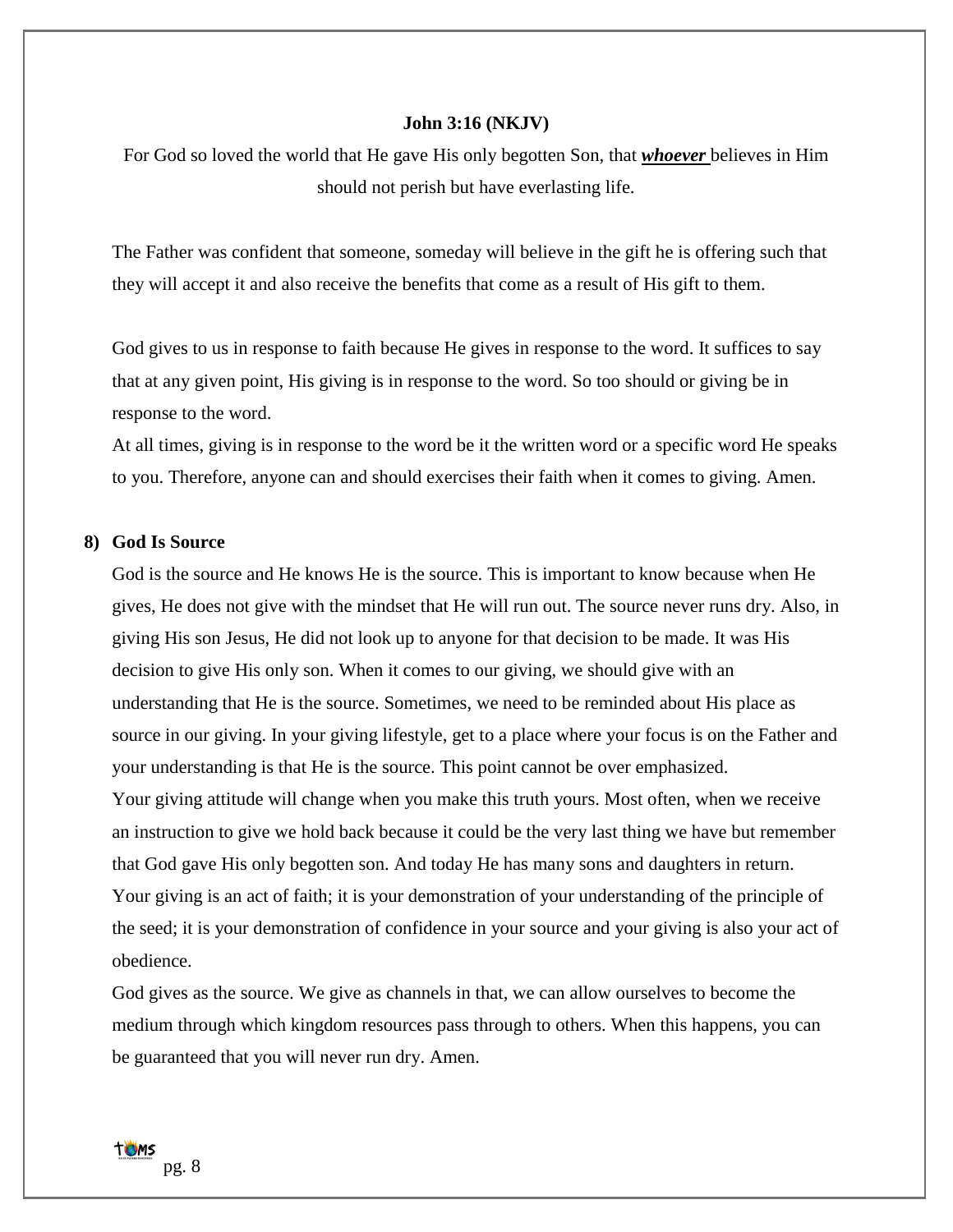## **9) Substantial**

The Father's gifts to us are of great quality and quantity. If you evaluate every gift of God the Father in your life, you will attest to the fact that it has been of great worth and value. That is how He gives. His very best, all the time. Amen.

I will like us to take a moment to appreciate the Father's gift to us. The gift of His son and every other gift we have received from Him. The gift of His son was a seed He sowed. Most often we do not value a seed as we ought to mostly because, we do not have a full understanding and picture of the harvest we will get as a result of the seed sown.

God's gift of His son is a gift that keeps on giving. Have you ever thought about it? Thousands of years ago Jesus was crucified and resurrected for the purpose of salvation and today many who receive this gift are guaranteed a new life. What a seed?

With this understanding, how differently will you sow your seed? How can you ensure that your gift keeps on giving even in your absence? I believe one way we can do so is by speaking into the seed even before we sow it. Any kind of seed. Be it financial; a word of advice; time, and other resources so that those into whom this is being sown will receive their part and begin to improve in the respective areas.

Add value to your seed with your words. Speak into the future of that seed. Give your seed a mission to accomplish. And do so prayerfully. Amen! Then sit back and watch it manifest for the glory of the Lord. Amen.

### **10) Patient**

Patience plays a key role in giving and that is very evident in the Father's giving even up to this moment. To be patient is one's ability to tolerate delay; to suffer long. When it comes to giving, patience is required. The fact that you have something good and godly to offer is no guarantee that it will always be accepted. Please settle that within you.

-We see patience exercised through love in the Father's giving. We are told in scripture that love is patient, love kind (1 Corinthians 13:4). When we look at our verse of interest we see that love was the reason why He sacrificed His son. It says "For God so loved the world that He gave…" The Father exercised patience in the giving process in that man was truly undeserving of the gift yet, He had to look past that aspect and still offer the gift of salvation because He had the future in mind.